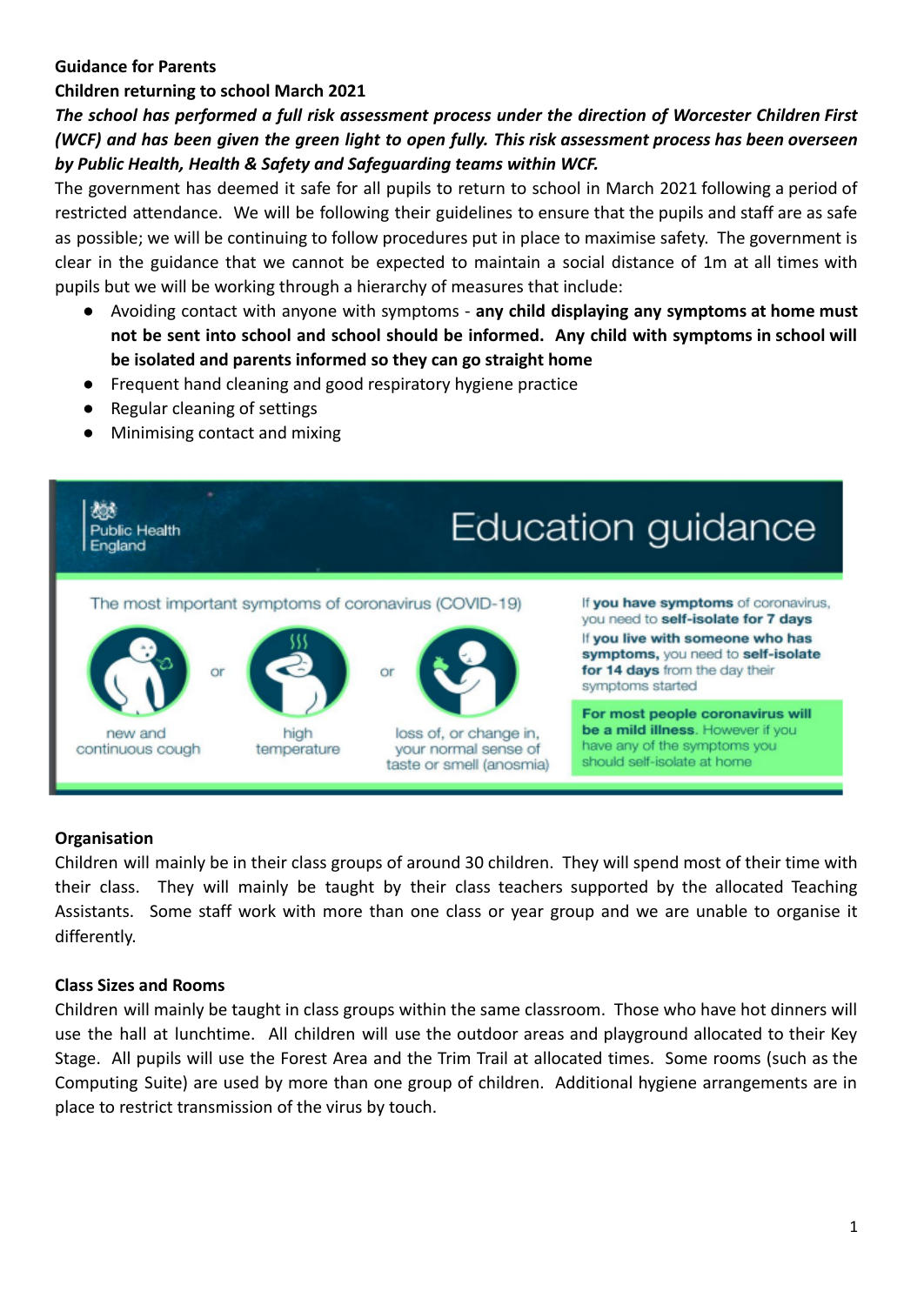Where possible, we are following guidance to have forward facing desks with children seated side by side rather than opposite. This is not always practical for our younger children and teachers will use their professional discretion whilst meeting health and safety needs.

All bags and belongings will be hung in the corridor. Anything brought in to school should be minimal. Please do not bring in any additional items. Should there be any specific items your child requires to support their individual needs please call/email to discuss this prior to bringing the item into school.

## **Reading Book Bags**

Children need to continue to read regularly and practising this at home is an important part of their learning. Our system for managing this is to change books weekly and quarantining books as they are returned. We are hoping to use an online reading scheme in parallel to our current arrangements.

### **Lunch time**

Nursery children will eat their packed lunches in the Nursery classroom. All children in Reception, Year 1 and Year 2 are entitled to a daily hot lunch provision (Universal Free School Meals). These meals will be served and eaten in the hall. Children will eat with children within their Key Stage (Year One and Year Two will be together, Year Three and Year Four will be together). To avoid cross contamination of groups, each Key Stage will have their own lunch sitting. Children who bring packed lunches will eat their food in a classroom within the Key Stage. Children in Key Stage 2 who are entitled to a free school dinner or who pay for a hot lunch will eat in the hall. Please use this link to see the Covid statement from Shire Services (unchanged since September) JULY2020 000 V2 Parent [School Meals Information Sheet.pdf](https://drive.google.com/file/d/1hZ78gV0O23TXg7O2ATYgDuEbjbZgGGJj/view?usp=sharing)

### **Curriculum**

A broad and balanced curriculum will be taught to all pupils. Well-being will be a priority and additional time to focus on this area will be given. Pupils will be given opportunities to cover any missed learning and to catch up where gaps are identified. Some identified children will participate in intervention groups or individualised tuition in order to facilitate further progress.

## **Equipment**

Children will be allocated their own stationery pack which will include daily use equipment e.g. pencil, ruler, whiteboard pen and whiteboard rubber etc. These will be kept in a labelled plastic bag

### **Assemblies**

There will be no large gatherings within the school. Classes will participate in assemblies in their classrooms. During the week, there will be Zoom assemblies linking up classes across the school.

### **Break time and Lunchtimes**

Children will play in their allocated playground with children in their class and the rest of the Key Stage (4 classes in total). At lunchtime, those who bring packed lunches will eat in one of the classrooms in that Key Stage and those who have hot dinners will eat in the hall. There is a separate sitting for each Key Stage.

## **Uniform**

Until Easter, children are not expected to wear school uniform. This decision has been made to support our intention that there will be active sessions for all pupils every day. These sessions may be PE, activities in the forest area, time on the trim trail or other exercise and activity opportunities. Children should come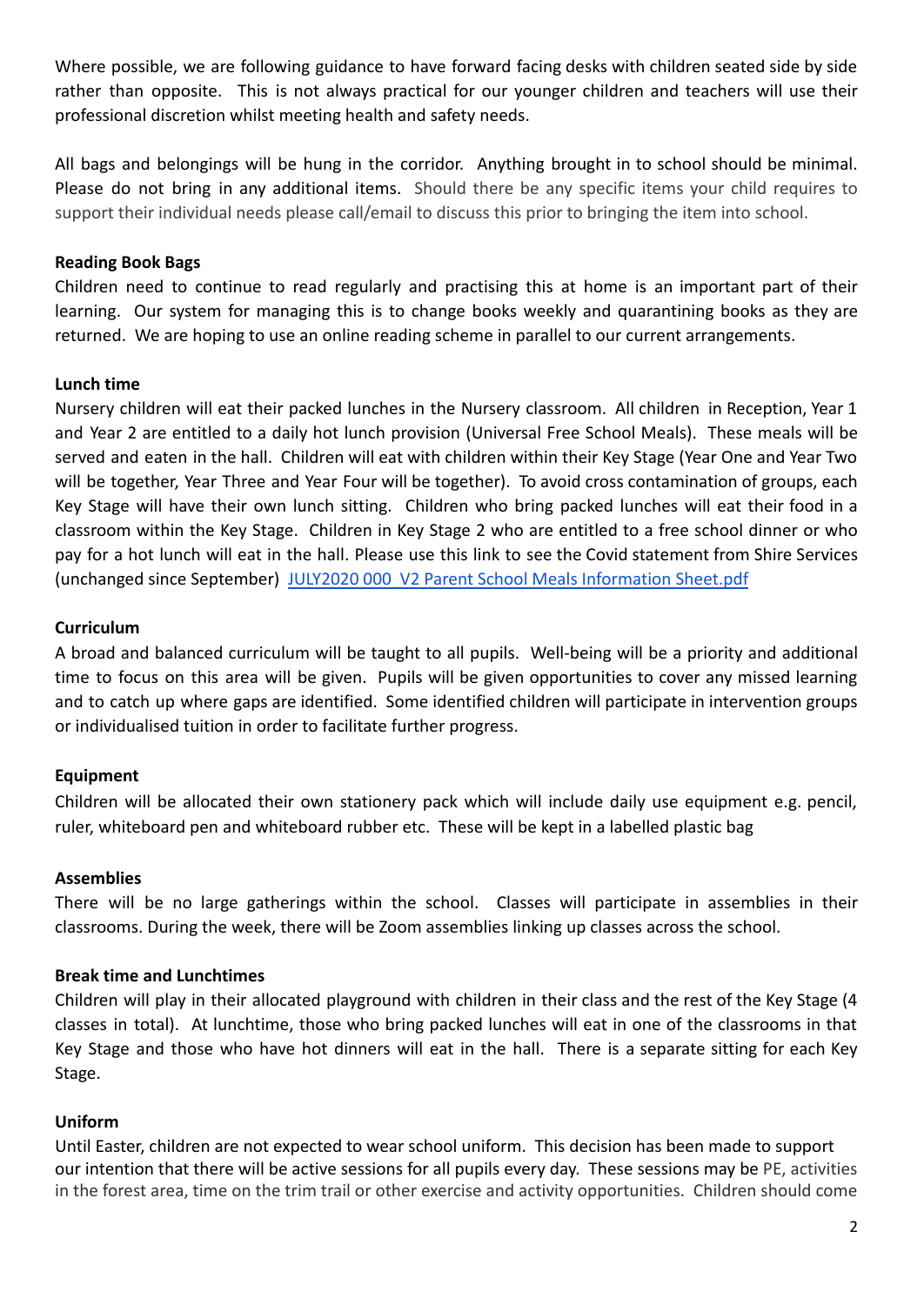to school each day wearing clothing and shoes suitable for being active. Track suits, leggings and trainers are ideal.

Parents should be aware that, with temperature changes and due to increased ventilation in school, it is not always possible to keep the classrooms as warm as we would like. Please make sure children have layers of clothing and coats in school. The children will be outside as part of their learning time every day.

# **Entry and Exit**

Both the entrance by The Dock and the entrance by the Tulip Tree will be open. Please be mindful of other families and the need to respect social distancing. A keep left expectation will be in place. Please keep to the left around the school site. Please do not gather in groups on the playground.

All adults are asked to wear face masks while on the school site unless officially exempt

We also ask that, where possible, only one adult drops off/collects their child(ren)

In order to support social distancing and to avoid parents gathering in large groups, we have continued our extended dropping off and collection times. Children can start school between 8.45 and 9.05 and be picked up from 3.00 to 3.20 (3.30 for Nursery). The reason for having this 20 minute slot is to give a window of time so that parents do not need to wait in queues and can avoid congregating on the playground. Although schools will be open, the social distance rules and non-mixing expectations will still be in place and we ask parents to comply with this on and around school premises.

The gates will not be opened until 3pm so please avoid the waiting time and do not arrive early. Before Christmas many parents were choosing to pick up at 3pm instead of using the opportunity of using the whole 20 minute slot. If you are unable to wear a mask (due to health reasons) or have health issues which mean that you are more at risk, please choose the quieter times to collect your child(ren).

Children will use their individual classroom doors as entrance/exit points. Both Year 2 classes use the door at the bottom end of the Key Stage One playground.

The Key Stage 1 and Nursery playground is the place where most congestion occurs. We therefore ask that parents who have more than one child, where possible, drop Nursery, Year 1 and Year 2 children off last and pick them up first. This will avoid having additional children using this space

We would like to avoid children using the main office as an entrance/exit. As we have extended the drop off and collection times, we ask parents/carers to use classroom doors as much as possible. If children are late, parents may still be asked to take them round to their classroom

Parents/carers are asked to use our playground markings (red line and footprints) to assist with socially distant queueing

Children using bikes or scooters must not ride these on the playgrounds

Children must not use our playground tyre park or climbing wall before and after school. Please supervise any younger children when you are waiting for their siblings

Parents are requested to not have long discussions with the adult on the door during drop off or pick up times and not to hold up the queue. If longer discussion is needed, please phone or email the school office.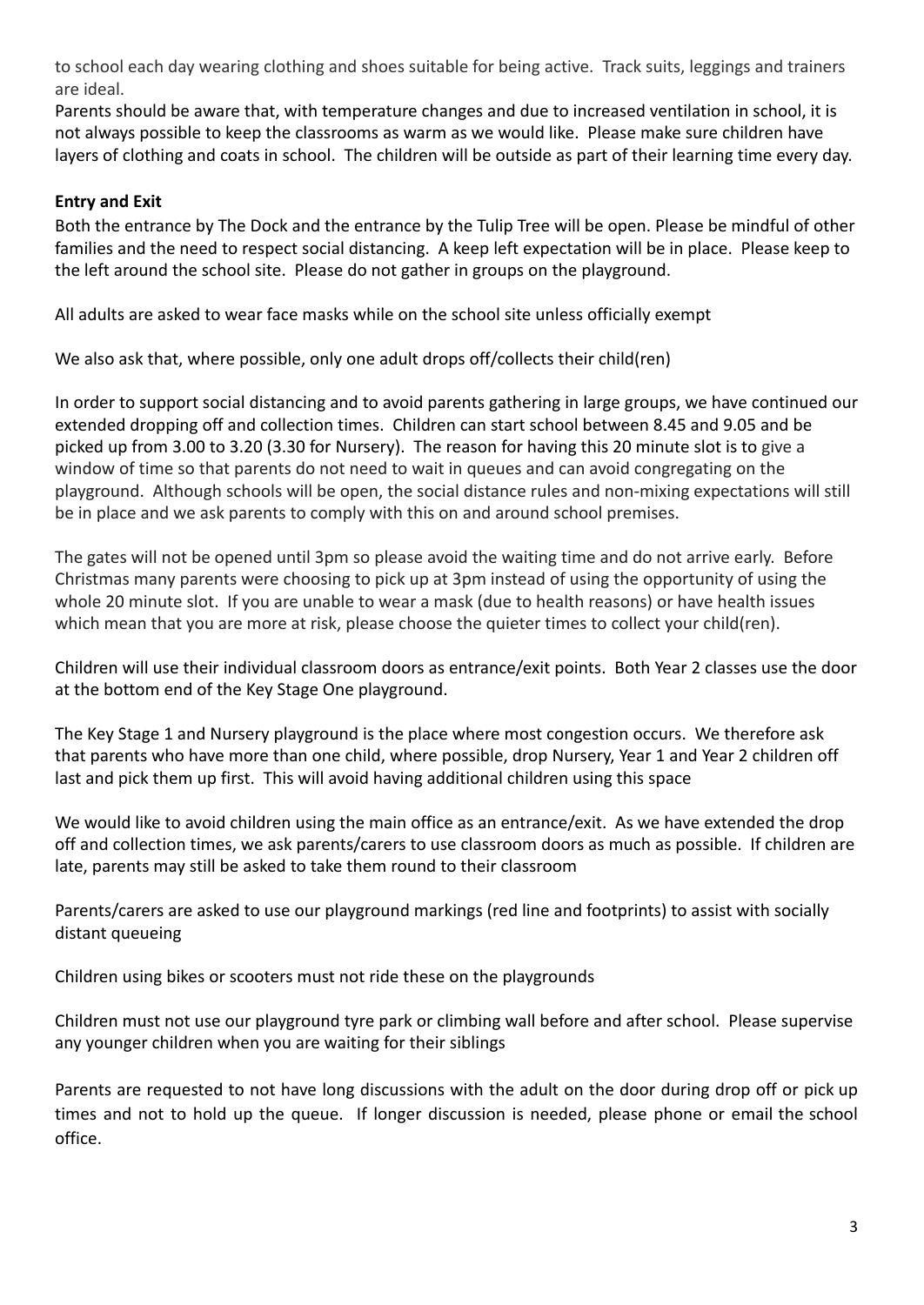*For parents who are waiting: please use the space on the playground to create distance between yourself and others. Please keep other children with you (and under control). The climbing wall and tyres will not be available for use before and after school.*

### **Late arrivals/collections**

As we have added additional time, it is hoped that parents will work with the school to ensure that they are on time to drop off and collect their child(ren) within the extended time window. In the event of a child being late or a parent collecting late, parents will need to go to the office and then may be asked to go round to an alternative door. This is due to our restricting children from different groups using the same spaces of the school.

### **School Office**

If parents need to contact the school office, they are asked to do this by email or phone call if possible. If there is a need to visit the school office there is a restriction to one person in the entrance hall at a time and for visitors to stand back from the hatch. It is easy for this area to become congested and we therefore ask parents to avoid the office at the busiest times.

### **Transport to and from School**

Where possible pupils should walk to school. Parents are encouraged to use their own cars to transport pupils to school where it is not possible for them to walk. If your child uses a scooter/bike to travel to school please ensure your child remains with you and gets off and walks alongside their scooter/bike when entering the school site.

#### **Movement around School**

This will be kept to a minimum. Corridors are marked to show direction. Any corridor movement is monitored to limit the amount of contact and pupils mixing.

### **Cleaning**

In order to ensure that health and safety is a high priority, there will be increased cleaning of all touch points, i.e. handles, taps, toilets, doors etc. Toilets have additional cleaning. Each classroom used will be thoroughly cleaned each evening. Where possible internal doors will be kept open using door wedges to prevent contacts.

#### **Personal Protective Equipment (PPE) including face coverings and face masks**

Wearing a face covering or face mask in schools or other education settings is permitted but not mandatory for pupils of First School age

#### **First Aid**

Children with minor first aid needs will be dealt with by the members of staff linked to their class/Key Stage. In the case of needing further first aid, the child will need to be brought to the First Aid room where they can be treated.

#### **Inhalers and other medical needs**

Children need to have their medical equipment e.g. inhalers, epi-pens, etc in school. They will be kept in the classroom where they are easily accessible. Parents must make sure these are up to date.